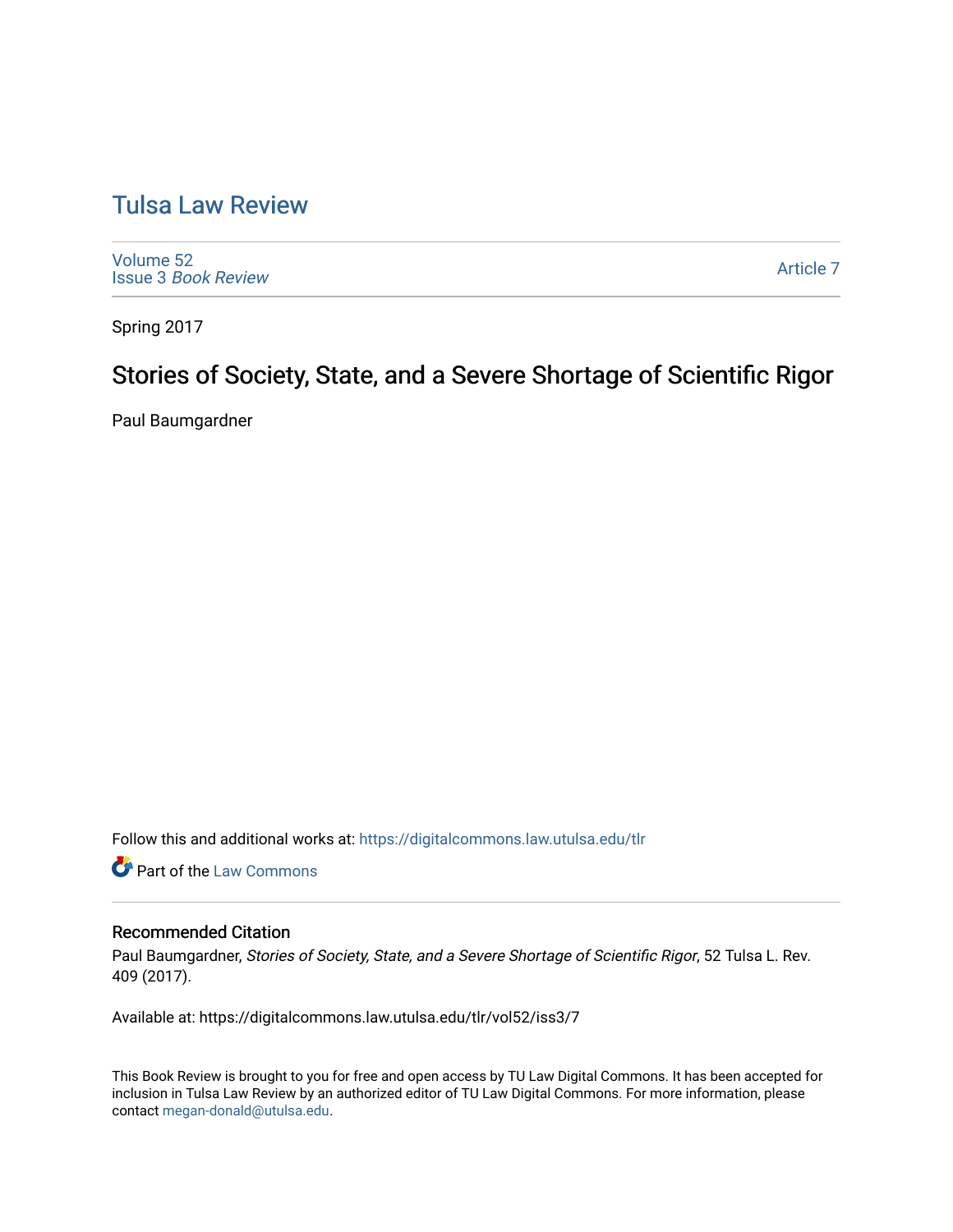## **STORIES OF SOCIETY, STATE, AND A SEVERE SHORTAGE OF SCIENTIFIC RIGOR**

## Paul Baumgardner\*

- ANDREA FRIEDMAN, CITIZENSHIP IN COLD WAR AMERICA (UNIVERSITY OF MASSACHUSETTS PRESS, 2014). PP. 288. HARDCOVER \$80.00. PAPERBACK \$25.95.
- GARY GERSTLE, LIBERTY AND COERCION: THE PARADOX OF AMERICAN GOVERNMENT FROM THE FOUNDING TO THE PRESENT (PRINCETON & OXFORD: PRINCETON UNIVERSITY PRESS, 2015). PP. 472. HARDCOVER \$35.00.

#### I. PROBLEMS, PUZZLES, PROPOSITIONS, PREMISES!

As I recently learned from a group of tenured political science professors who conduct award-winning research into American law and politics, it is of the utmost importance to remain conscious of the sort of research one is actually conducting. For instance, are you engaged in the sort of rigorous, sophisticated, and meaningful research that includes formal theory and/or quantitative methods? Or are you "not too good with the numbers" and, as such, intellectually limited to the less rigorous, yet possibly meaningful—in that adorably niche way—research that is predicated on "storytelling"?

Although this welcome epiphany seems to be spreading within many of the social sciences, I worry that it has not enlightened the benighted discipline of law just yet. I believe that it is essential that we advanced scholars start making disciples of all nations as soon as possible. A good way to begin might be to demonstrate the limitations and intellectual fuzziness that frustrate recent works of legal scholarship, such as Andrea Friedman's story, *Citizenship in Cold War America: The National Security State and the Possibilities of Dissent*, and Gary Gerstle's story, *Liberty and Coercion: The Paradox of American Government from the Founding to the Present*. 1

 <sup>\*</sup> Doctoral Candidate, Department of Politics, Princeton University.

<sup>1.</sup> As for genealogy, this essay is strongly influenced by Keith E. Whittington, *Once More Unto the Breach: Post Behavioralist Approaches to Judicial Politics*, 25 L. & SOC. INQUIRY, no. 2, Spring, 2000; Mark Kelman, *Trashing*, 36 STAN. L. REV., no. 1/2, Jan. 1984; Alan David Freeman & John Henry Schlegel, *Sex, Power And Silliness: An Essay On Ackerman's Reconstructing American Law*, 6 CARDOZO L. REV. 847 (1984-85).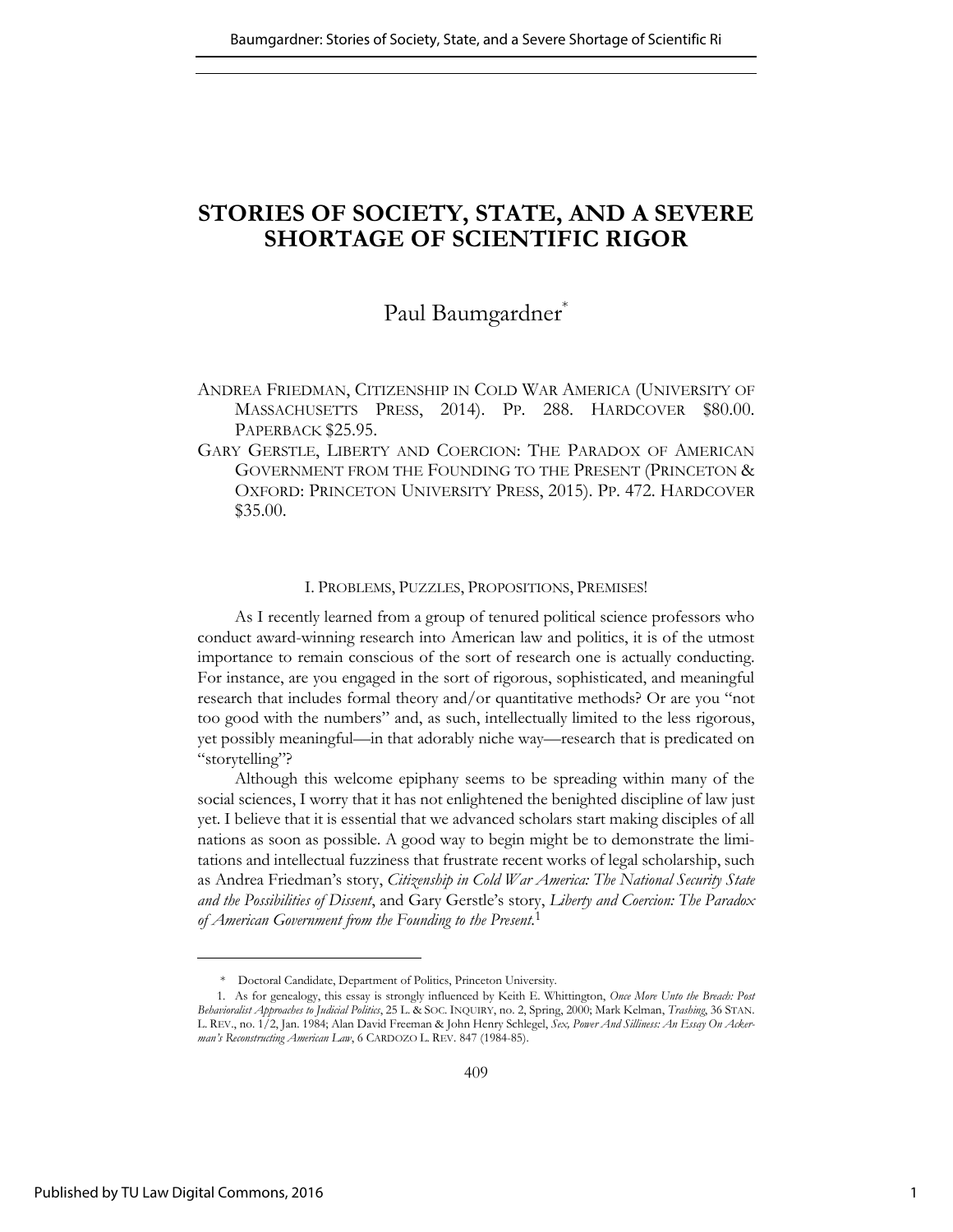410 *TULSA LAW REVIEW* [Vol. 52:409

#### II. A STORY ABOUT STORIES

Unfortunately, the formal model that I began fashioning last month—with the help of eight graduate researchers, ten undergraduate researchers, and one preternaturally massive brain—was having a difficult time incorporating the literary criticism variable, so I had to go primitive and conduct some of that low-brow qualitative stuff on Friedman and Gerstle. Nevertheless, as you will see, the interview/discussion data was surprisingly useful<sup>2</sup>:

*Author:* Could you summarize the key points from your storytelling documents?

*Friedman*: Sure. I explore the arbitrary, uneven, and altogether contingent development of state power and individual liberty during the early years of the Cold War.<sup>3</sup> I am particularly interested in how individuals and groups highlighted "democracy's contradictions" in the United States during this period.<sup>4</sup>

*Gerstle*: My book aims to describe and explain state expansions since America's founding. I emphasize how these developments rebalanced political power in America, establishing new equilibria between national and local actors and between liberal and coercive traditions.<sup>5</sup> Like Professor Friedman, I am interested in the changes to the American state during the Cold War. My work on the Cold War and the beginning of the national security state is nestled between chapters on the New Deal and the turbulent '60s and the civil rights movement.

*Author*: Very well, but it seems like both of your stories suffer from nebulous subjects and open-ended terminology. Let's be clear about these variables. Professor Friedman, I'm still not sure about the ubiquitous terms "citizenship", "liberty", and "freedom" in your tale. Can't we just turn to the operative law during this period, public opinion polls, or even Merriam-Webster to gain a more precise understanding?

*Friedman*: I think that keeping these terms open-ended is one of the cardinal lessons of my research. I hope to show that there was not a coherent and rigid understanding of these terms within the early years of the Cold War; they were always in flux. The American state and society were always adding to these concepts and addressing challenges to these concepts, extemporaneously and instrumentally. Far from the 'consensus era of politics' view of the '40s and '50s, this period—and these prominent political issues—was fertile ground for dissent!

<sup>2.</sup> Unfortunately, this interview data is fictitious. Neither Andrea Friedman nor Gary Gerstle participated in this vital educational experience (proselytism?). Another important note to keep in mind: due to the flimsy research methodology used here, be prepared for irredeemable bias, data manipulation, and an altogether bush-league academic product.

<sup>3.</sup> ANDREA FRIEDMAN, CITIZENSHIP IN COLD WAR AMERICA: THE NATIONAL SECURITY STATE AND THE POSSIBILITIES OF DISSENT 7, 10, 11, 50 (Univ. of Mass. Press 2014).

<sup>4.</sup> *Id.* at 13.

<sup>5.</sup> *See, e.g.*, GARY GERSTLE, LIBERTY AND COERCION: THE PARADOX OF AMERICAN GOVERNMENT FROM THE FOUNDING TO THE PRESENT 262, 277-79 (Princeton Univ. Press 2015).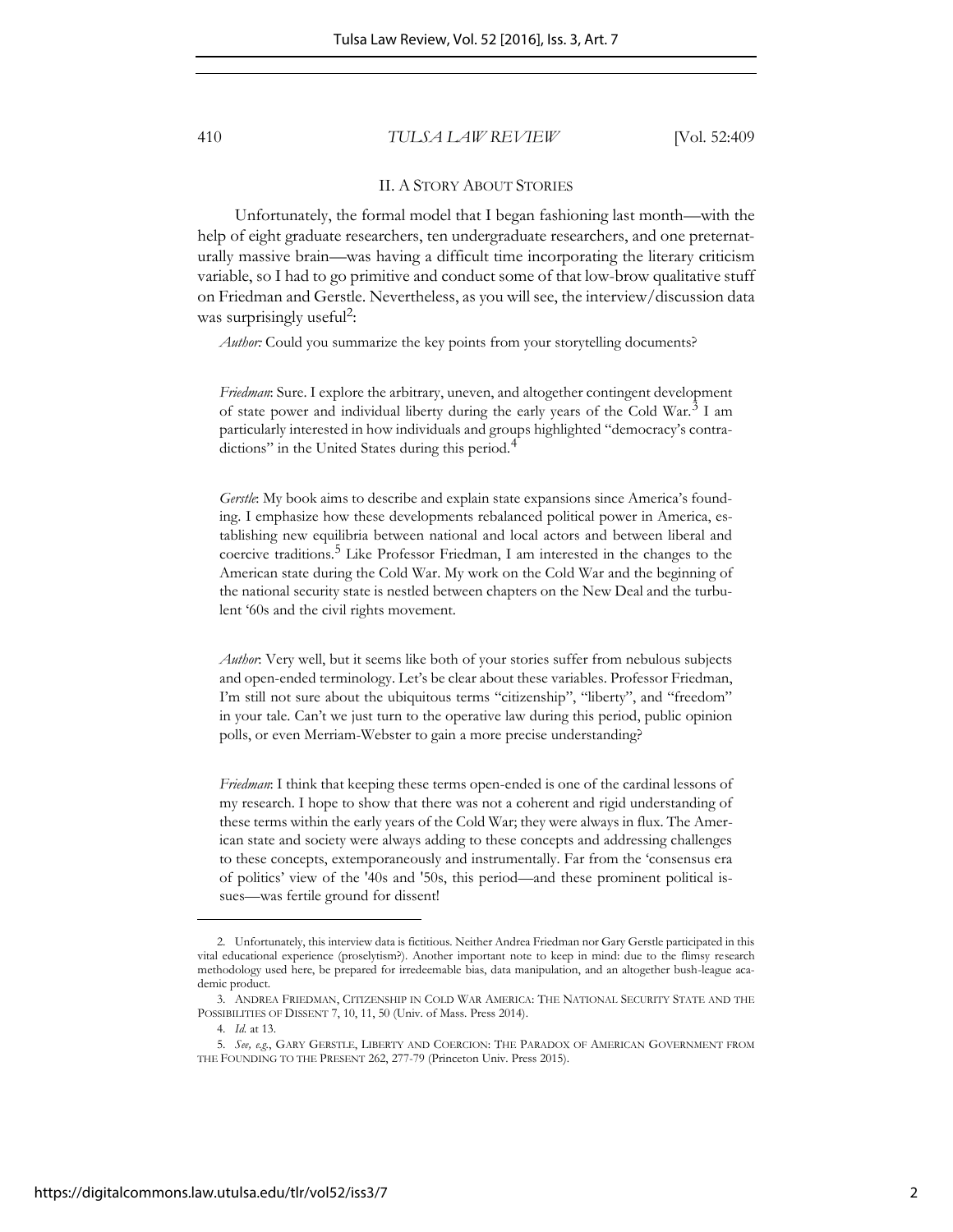#### 2017] *STORIES OF SOCIETY* 411

For example, different actors in different fights understood individual liberty in a myriad of ways during the Cold War. Liberty was a metaphor, a symbol, an appearance, and a powerful government tool. It was understood outside the boundaries of a purely legal definition. Instead, it stood as a conceptual arena for an ongoing series of contestations that included state forces, but in which state forces were neither the primary nor determinative actors. As an example, following World War II, the German war bride, Ellen Knauff, wielded an effective PR campaign, public opinion, and conservative family values to challenge the internally divided national government over the liberties of citizens and non-citizens.<sup>6</sup>

If you ask me, that sounds a tad too much like glorying in your own ignorance. If you seek to explain democracy's contradictions in Cold War America and you promise to outline the nature of individual liberty during this period, but all you can tell me is that it was up for grabs—that there were numerous immeasurable forces that jostled for political influence and wanted their voices heard—that's not much of an answer (at least not a very scientific one). So much for consistent, objective, and replicable terms! Unfortunately, this same under-theorizing and under-proofing also corrupts Professor Gerstle's research, I discovered.

Author: Now, this might just be a pitfall of both of your professions,<sup>7</sup> but how could you possibly chart these massive political developments between the 1940s and 1960s without a more expansive and detailed methodology? What are your variables? Where are your regressions?

*Gerstle*: I track the prominent macro-level developments associated with the Cold War in order to describe the changing dimensions of state power in the 1940s, 1950s, and 1960s. I emphasize the changing circumstances during these postwar decades, and the manners in which political and economic institutions responded. The president, the bureaucracy, Congress, and the courts engaged in a great deal of inter-institutional cooperation in building the central state in general, and the security apparatus in particular. In this "era of near-permanent war" the state expanded primarily through military commitments and rationalizations, with social changes following in kind.<sup>8</sup> For instance, I contend that coordinated Cold War policies were responsible for "the shifting locations and foci of American industry; dramatic improvements in the nation's infrastructure; and high levels of federal support for research and education" during the period.<sup>9</sup>

*Friedman*: That is one area where we differ strongly. Your Cold War analysis is predominantly a state-driven one, with disembodied and impersonal institutions setting the terms and conditions of individual liberty and social life.

<sup>6.</sup> FRIEDMAN, *supra* note 3, at 48-79.

<sup>7.</sup> Both reside in the Departments of History at their respective universities.

<sup>8.</sup> GERSTLE, *supra* note 5, at 251-274.

<sup>9.</sup> *Id.* at 262-270.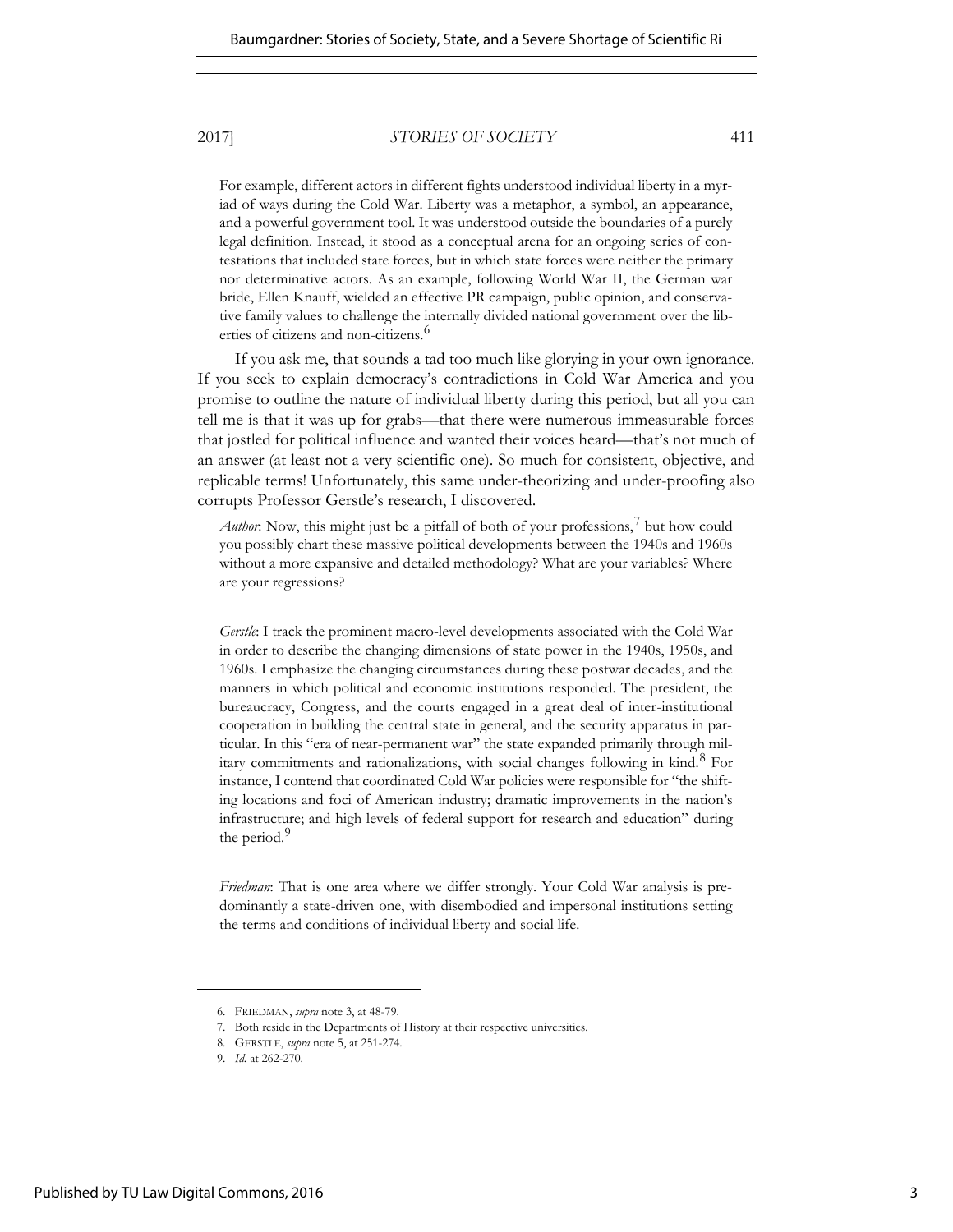### 412 *TULSA LAW REVIEW* [Vol. 52:409

*Gerstle*: True. Mine is a parable of the priests of the state, not the laity. At the risk of overgeneralizing, the American state served as the active entity during this period, while our society was more of a receptive entity. We can see state institutions furnishing the ideas, the ideologies, and the policies for American society. As one of my subchapters declares, during this era the state was "reshaping 'the very structure of our society'."<sup>10</sup>

*Friedman*: And what of individual liberty? Just a product of the state?

*Gerstle*: Sort of. Individual liberty is under the purview of the American state. The state is charged with cultivating the right environment and enacting the precise policies to bring about liberty within society and preserve that liberty. Alternatively, the state possesses the power to sharply abridge social liberty. In the decades that we're interested in here, as the national security state is taking shape, the Smith Act, *Dennis v. United States*, and Truman's Executive Order 9835 seem to be especially relevant state actions that recast individual liberty.<sup>11</sup>

*Author*: Wait, wait, WAIT! Here we are with liberty again? What is this? Not that chimera that Friedman kept on blindly chasing, I hope. And how are you measuring it?

*Gerstle*: Well, in the American case, I'm relying on the more Lockean conception of negative liberty, which transforms into a more positive conception beginning with the New Deal.<sup>12</sup> Put simply, by the middle of the twentieth century we can observe the American state becoming more involved in the lives of citizens in order to provide the conditions necessary for material well-being, political equality, and personal independence.

*Author*: Well, umm. . .

*Friedman*: I think that describing the contours of individual liberty in the early years of the Cold War requires a more micro-level analysis than you supply in *Liberty and Coercion*. The reason that I give names and faces to the political and legal developments surrounding the national security state is because personal accounts accentuate the paradoxes of life and liberty in America from the 1940s to the 1960s. Understanding Cold War America means depicting the sheer amount of arbitrariness and contingency that was generated from state institutions when dealing with individuals and their claims of personal liberty. We have to uncover the hulking indiscriminateness, overstretching, and inequality of state actors in this period.<sup>13</sup>

But this is not to say that the state was somehow the 'active entity', and American

<sup>10.</sup> *Id.* at 262.

<sup>11.</sup> *Id.* at 256-259.

<sup>12.</sup> *Id.* at 185, 213, 247, 348.

<sup>13.</sup> FRIEDMAN, *supra* note 3, at 7.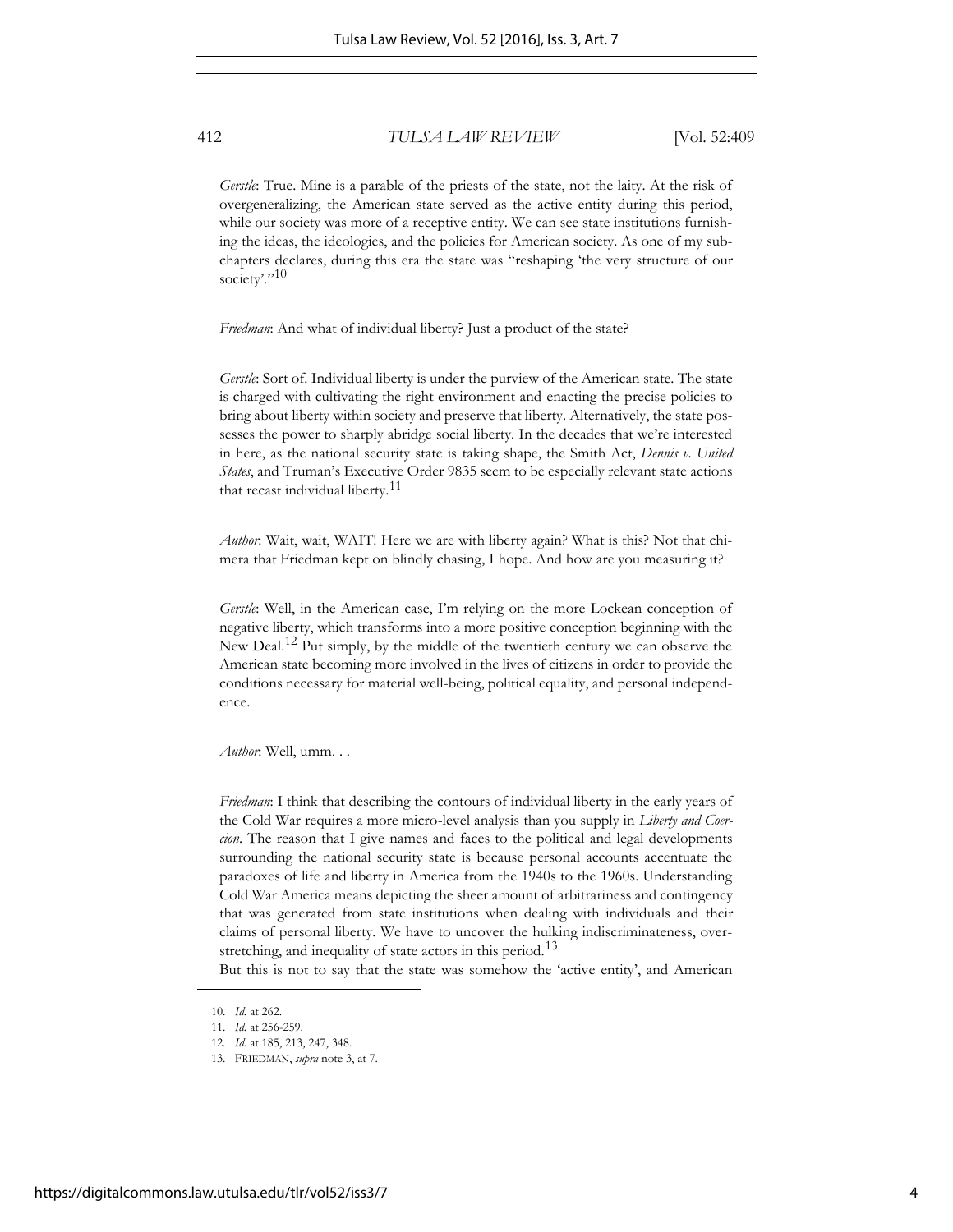## 2017] *STORIES OF SOCIETY* 413

society just sat back receptively. The American state was not always unified and cooperative. As I remarked earlier, often it was internally riven, and individuals and collectivities capably exploited the contradictions and disagreements within the state.<sup>14</sup>

*Author*: Ok. Slow down.

At this point in the discussion, I temporary shut down the operation. As you can see, things had gotten out of hand and we were quite far afield from any quantifiable sort of data gathering or advanced observation. To get us back on track, I pushed my two raconteurs towards more robust legal and political analysis.

*Author*: Do either of you have any statistics, models, or tables to bolster these stories?

*Friedman*: No.

*Gerstle*: No. Would you like to see our sources?

*Author*: You guys are really making this hard on yourselves with all of this looseygoosey behavior. How about just a picture?

*Friedman*: A picture?

*Author*: Yes. I think that would be a good, rudimentary entry point for the two of you. How about you draw me a simple picture of this liberty disagreement.

<sup>14.</sup> *Id.* at 58, 59, 89.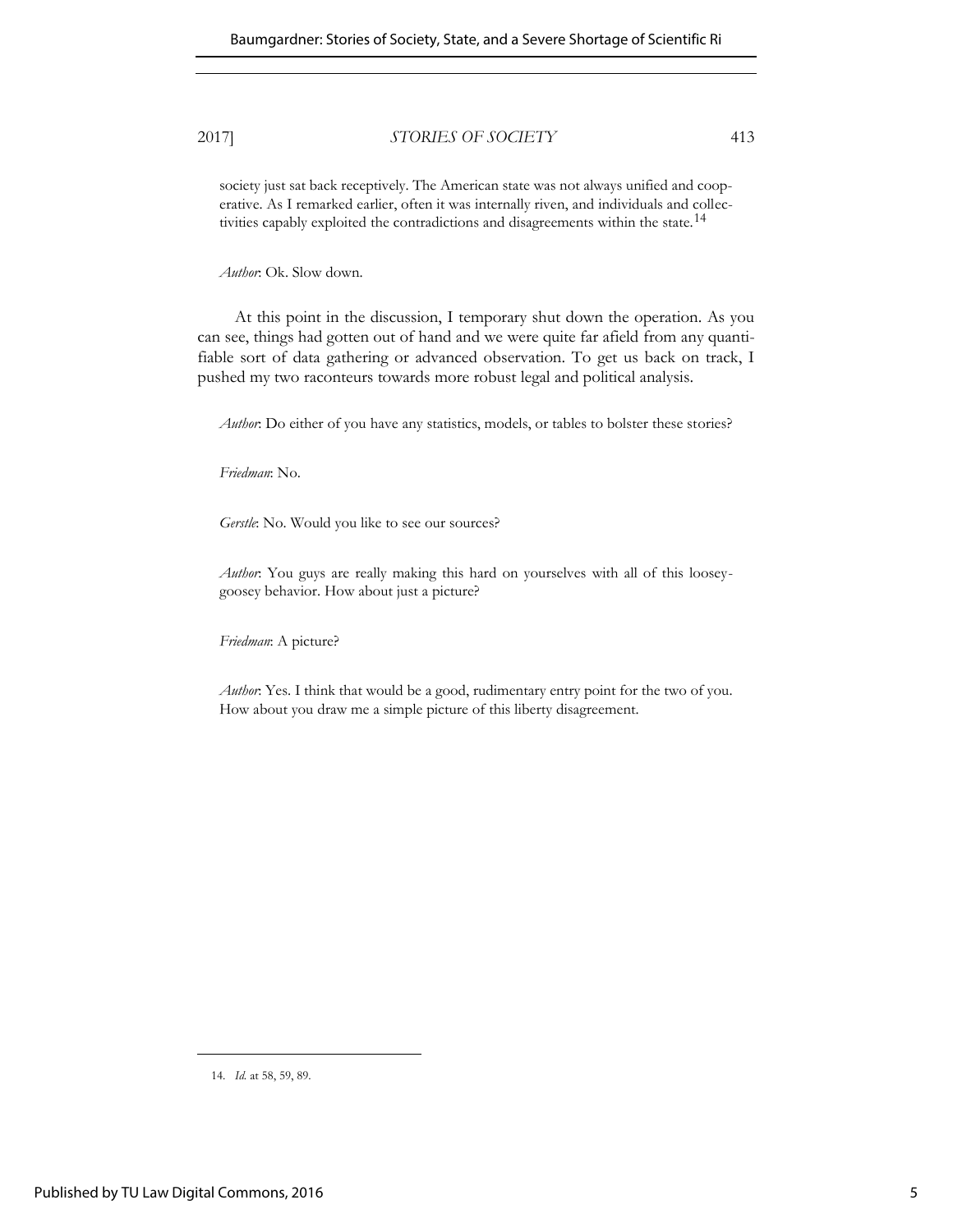414 *TULSA LAW REVIEW* [Vol. 52:409

*Gerstle*: I suppose this is how I am framing the state-society relationship in American political development, at least during this period: the American state structured the principal conditions of liberty and coercion; courts often—but not always—mediated state action, serving as a rational and liberal equilibrating force;<sup>15</sup> and society received the parameters set by the state and existed within them.



*Friedman*: No. The laity defined and contested liberty through a diverse array of behaviors, metaphors, psychological states, and discourses. We see newspapers, television programs, the ACLU, civil rights groups, and determined individuals influencing and acting out different ideas of liberty during the early years of the Cold War. Take the story of accused Communist, Annie Lee Moss, an African-American government employee who wedded claims about racial, gender, and economic liberty in her intersectional struggle against McCarthyism.<sup>16</sup>

In my book, I illustrate a much more dialogic relationship between state and social forces over the direction and definition of individual liberty. Sometimes, when the state attempts to circumscribe citizens' liberties, I provide examples of strong pushback for richer and more demanding liberal expectations. And when the state oversells liberty—purporting to stand as the very beacon of individual liberty and personal autonomy—I show examples of powerful social criticism arguing that the state is not presenting an honest view of liberty on the ground.<sup>17</sup>

*Author*: You see! Storytelling gives you such uncertain and opposing answers. Yup pure subjectivity, with no checks on the model. I guess you can just write the endings however you please when you don't have the type of precision that a healthy model furnishes. Actually, now that I think about it, if this whole liberty squabble just has to do with state and society maneuverings, why don't you just craft a two-party game theoretical sequence?

*Friedman*: Because that would abstract away all of the isolated and idiosyncratic details that explain the historical developments of the national security state, as well as the ongoing contestations concerning individual liberty.

<sup>15.</sup> GERSTLE, *supra* note 5, at 260.

<sup>16.</sup> FRIEDMAN, *supra* note 3, at 80-118.

<sup>17.</sup> *Id.* at 119-191.